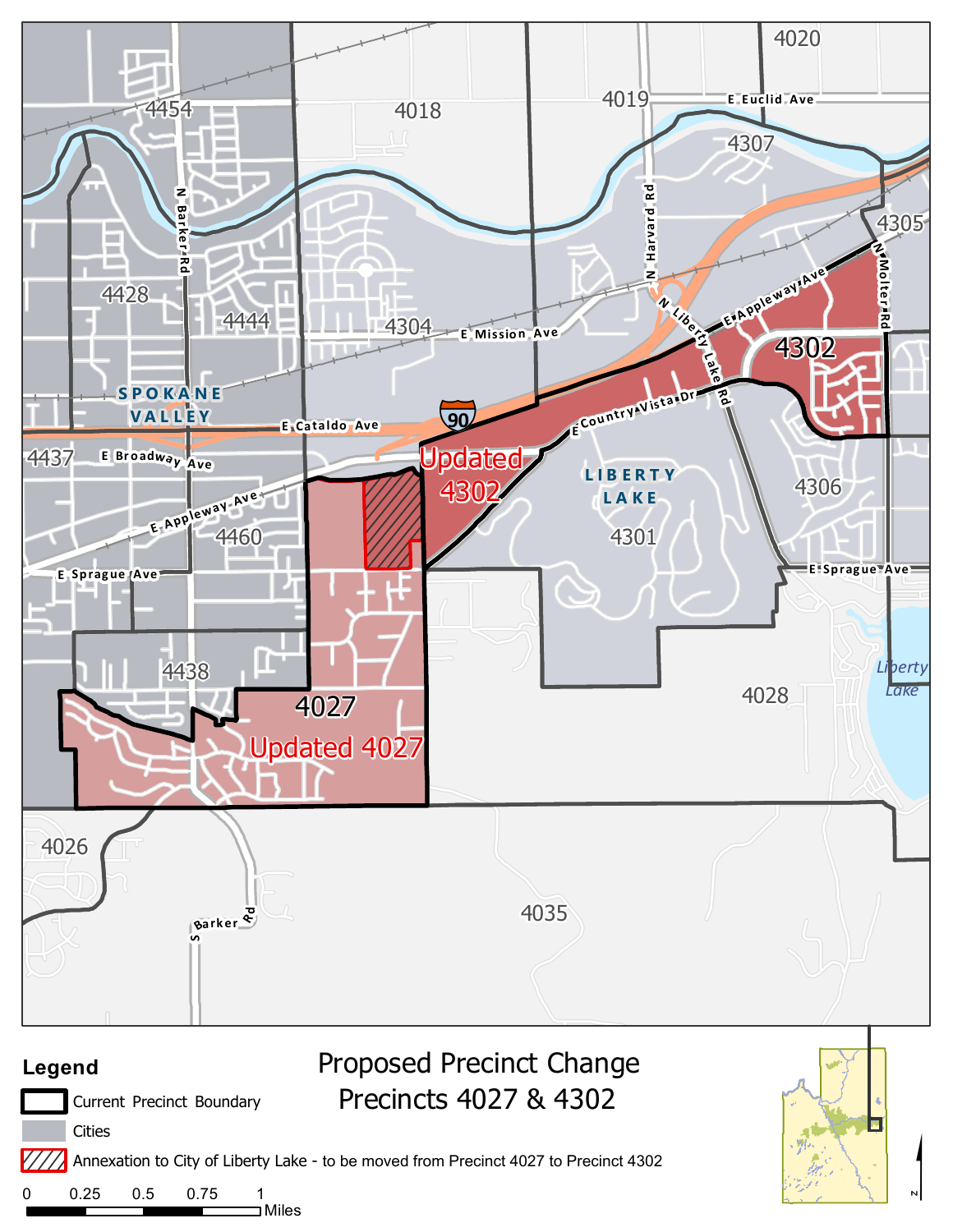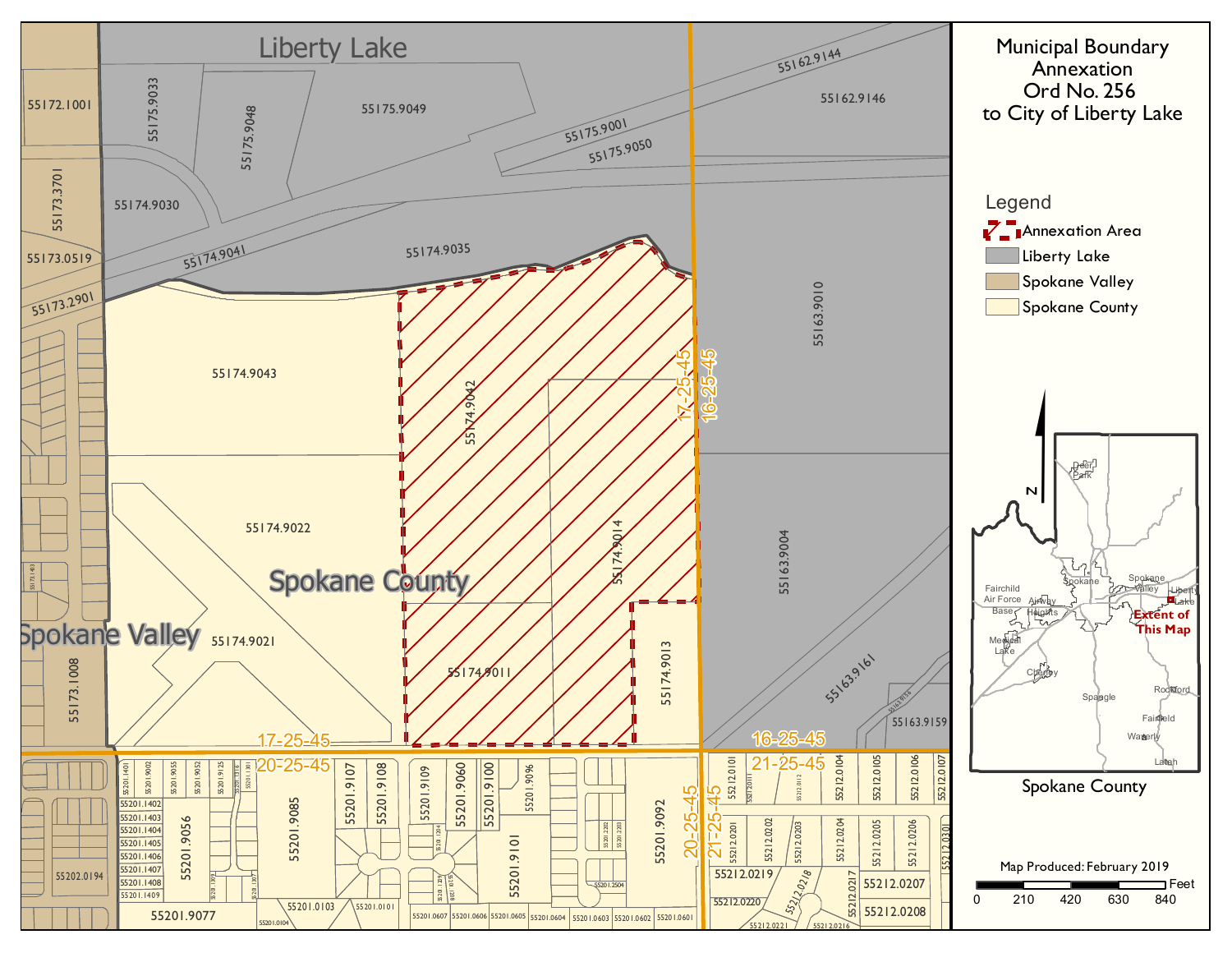

## BEFORE THE BOARD OF COUNTY COMMISSIONERS OF SPOKANE COUNTY, WASHINGTON

 $\mathcal{E}$ 

| IN THE MATTER OF ALTERING AND/OR  |  |
|-----------------------------------|--|
| DIVIDING AND/OR COMBINING CERTAIN |  |
| VOTER PRECINCTS WITHIN SPOKANE    |  |
| <b>COUNTY</b>                     |  |

**RESOLUTION** 

WHEREAS, pursuant to the provisions of RCW 36.32.120(6), the Board of County Commissioners of Spokane County (hereinafter sometimes referred to as the "Board") has the responsibility for the care of County property and the management of County funds and business; and

WHEREAS, pursuant to the provisions of RCW 29A.04.216, the Spokane County Auditor shall be the ex-officio supervisor of all elections within Spokane County and in such capacity the Auditor, consistent with the provisions of chapter 29A.04 RCW, has determined that certain voting precincts be split or merged; and

WHEREAS, pursuant to the provisions of RCW 29A.16.040, the Spokane County Auditor, Superintendent of Elections, has recommended that approval to alter 2 precincts due to the City of Liberty Lake Ordinance No. 256 and to set an effective date of April 17, 2019 for the precinct changes; and

WHEREAS, pursuant to the provisions of RCW 29A.16.040 (1) no precinct changes may be made during the period starting fourteen days prior to the first day for candidates to file for the primary election and ending with the day of the general election; and

WHEREAS, the Board of County Commissioners of Spokane County held a public hearing on the 16<sup>th</sup> of April, 2019, to consider public testimony and take action on the recommendation to approve the alteration of 2 precincts.

NOW THEREFORE, BE IT RESOLVED by the Board of County Commissioners of Spokane County, pursuant to the provisions of RCW 29A.16.040, that the Board does hereby approve, effective April 17, 2019, the dividing, altering and combining of the voting precincts identified in Attachment "1" and incorporated herein by reference.

PASSED AND ADOPTED this Le May of FOR 2019.



Ginna Vasquez, Clerk of the Board

JOSH KERNS, COMMISSIONER